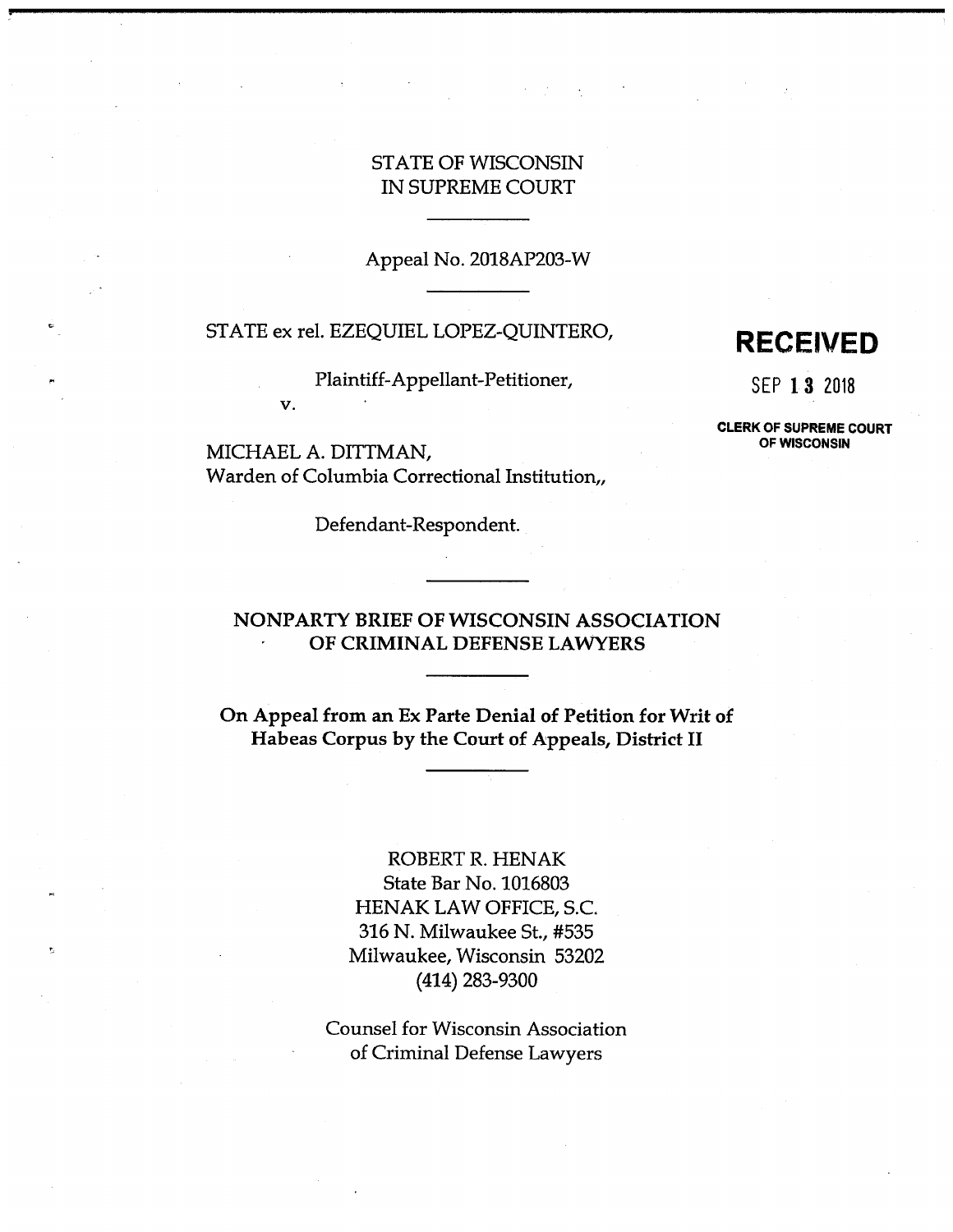# TABLE OF CONTENTS

 $\bar{A}$ 

| CONTROLLING AUTHORITY MANDATES THAT,<br>WHEN A DEFENDANT IS INVOLUNTARILY DENIED<br>THE CONSTITUTIONAL RIGHT TO COUNSEL, ANY<br>RESULTING PROCEDURAL DEFAULTS ARE IMPUTED |
|---------------------------------------------------------------------------------------------------------------------------------------------------------------------------|
|                                                                                                                                                                           |
|                                                                                                                                                                           |
| RULE 809.19(12)(f) CERTIFICATION  8                                                                                                                                       |

# TABLE OF AUTHORITIES

# Cases

 $\sim$ 

 $\bullet$ 

 $\ddot{\phantom{1}}$ 

 $\overline{a}$ 

| Adams v. United States ex rel. McCann,                                    |
|---------------------------------------------------------------------------|
| <i>Betts v. Litscher,</i> 241 F.3d 594 ( $7^{\text{th}}$ Cir. 2001)  4, 5 |
|                                                                           |
| Coleman v. Thomson, 501 U.S. 722 (1991)  3-7                              |
|                                                                           |
|                                                                           |
|                                                                           |
|                                                                           |
|                                                                           |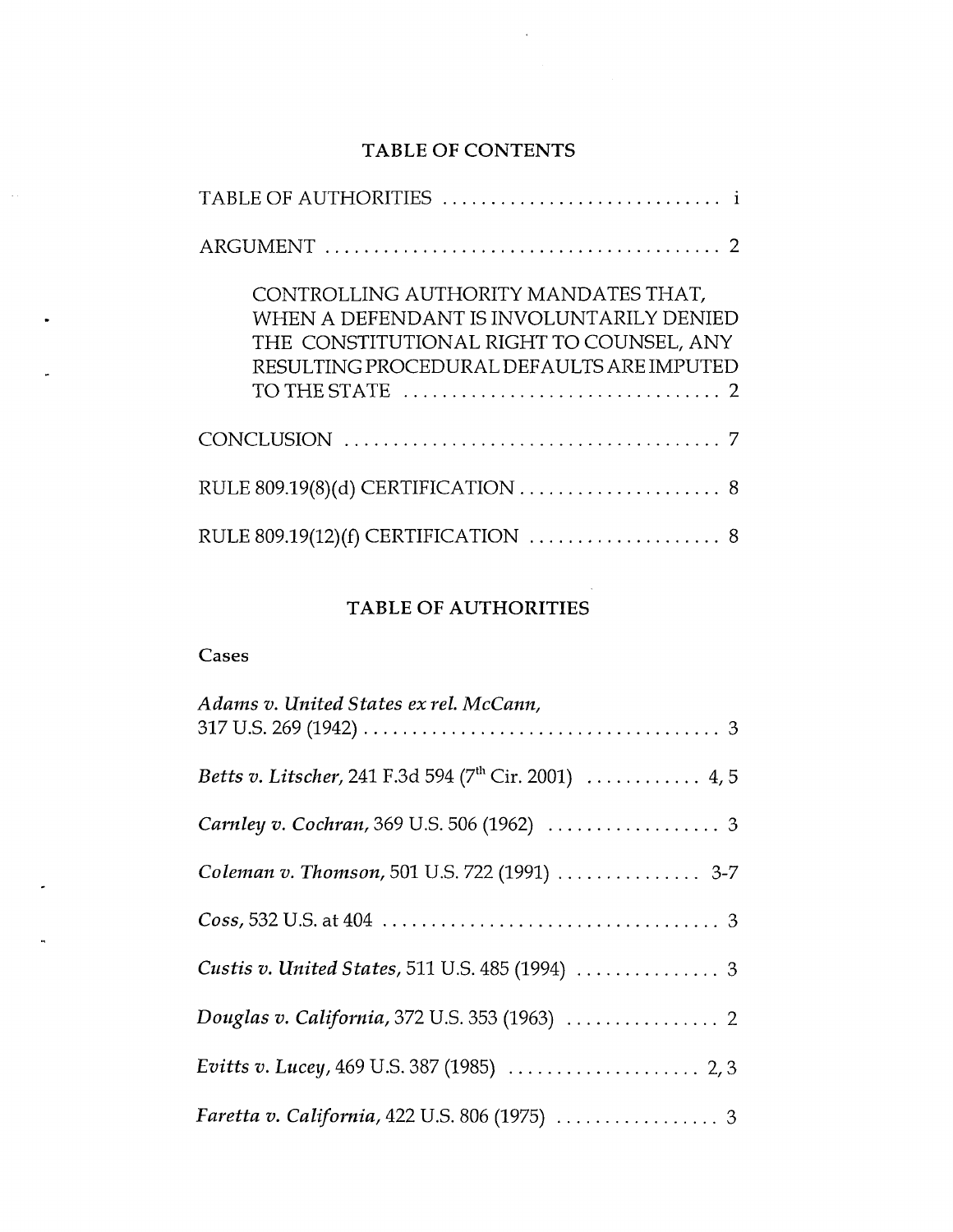| Jones v. Berge, 246 F.Supp.2d 1045 (E.D. Wis. 2003)  3 |
|--------------------------------------------------------|
|                                                        |
|                                                        |
| Roe v. Flores-Ortega, 528 U.S. 470 (2000)  4-6         |
|                                                        |
| State ex rel. Coleman v. McCaughtry, 2006 WI 49,       |
| State ex rel. Smalley v. Morgan, 211 Wis.2d 795,       |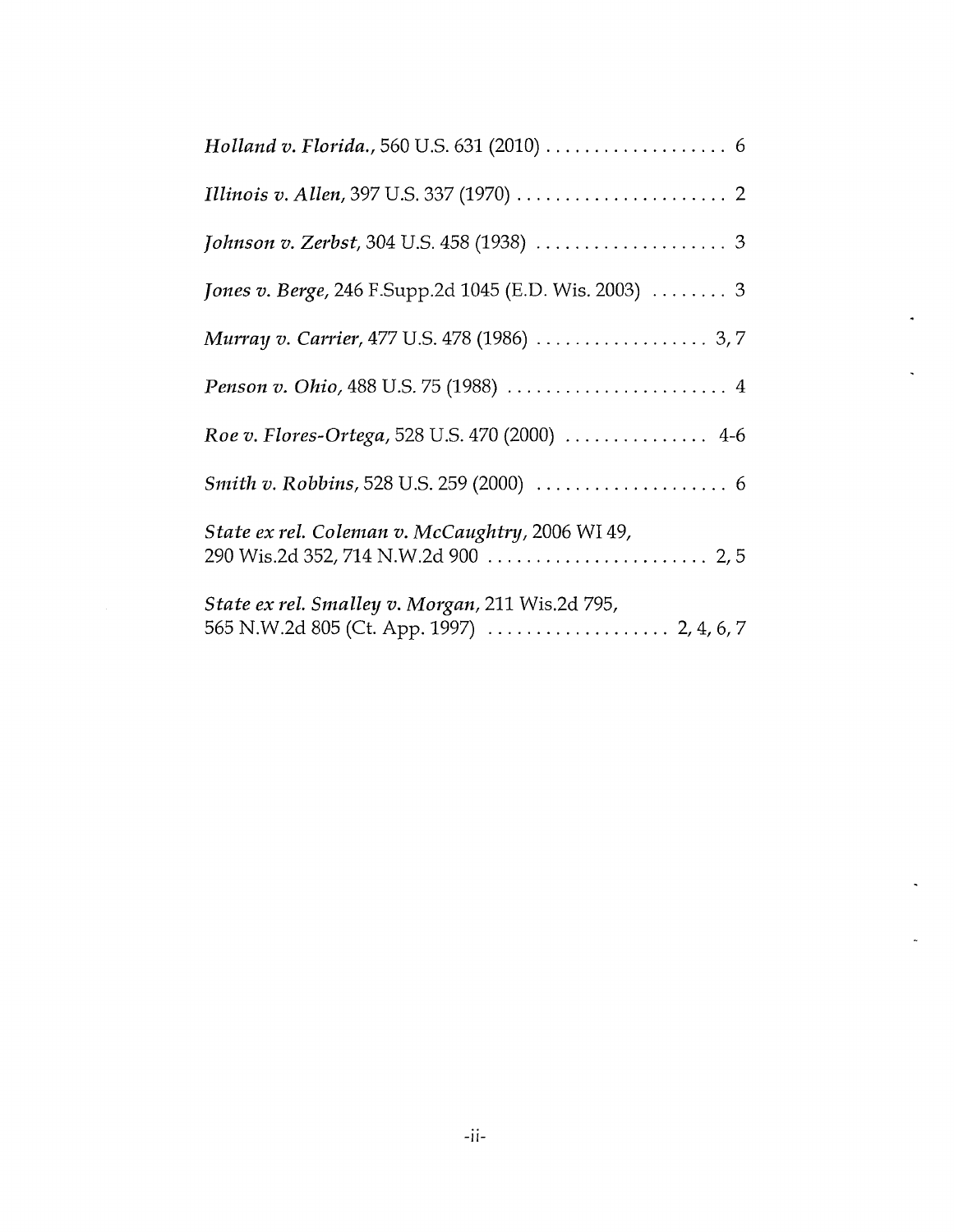## STATE OF WISCONSIN IN SUPREME COURT

Appeal No. 2018AP203-W

STATE ex rel. EZEQUIEL LOPEZ-QUINTERO,

Plaintiff-Appellant-Petitioner,

MICHAEL A. DITTMAN, Warden of Columbia Correctional Institution,,

v.

Defendant-Respondent.

# **NONPARTY BRIEF OF WISCONSIN ASSOCIATION OF CRIMINAL DEFENSE LAWYERS**

The Wisconsin Association of Criminal Defense Lawyers ("WACDL") submits this non-party brief in support of Ezequiel Lopez-Quintero to address the issue of whether delay by an involuntarily unrepresented habeas petitioner may be used to deny the reinstatement of direct appeal rights to which he or she otherwise is entitled.

WACDL is concerned about the state's and the lower court's apparent willingness to deny a right based on a mere technicality by an individual while unconstitutionally denied the assistance of counsel. That willingness conflicts, not only with basic fairness and the purposes of habeas corpus, as explained in Lopez-Quintero's brief, but with controlling United States Supreme Court authority.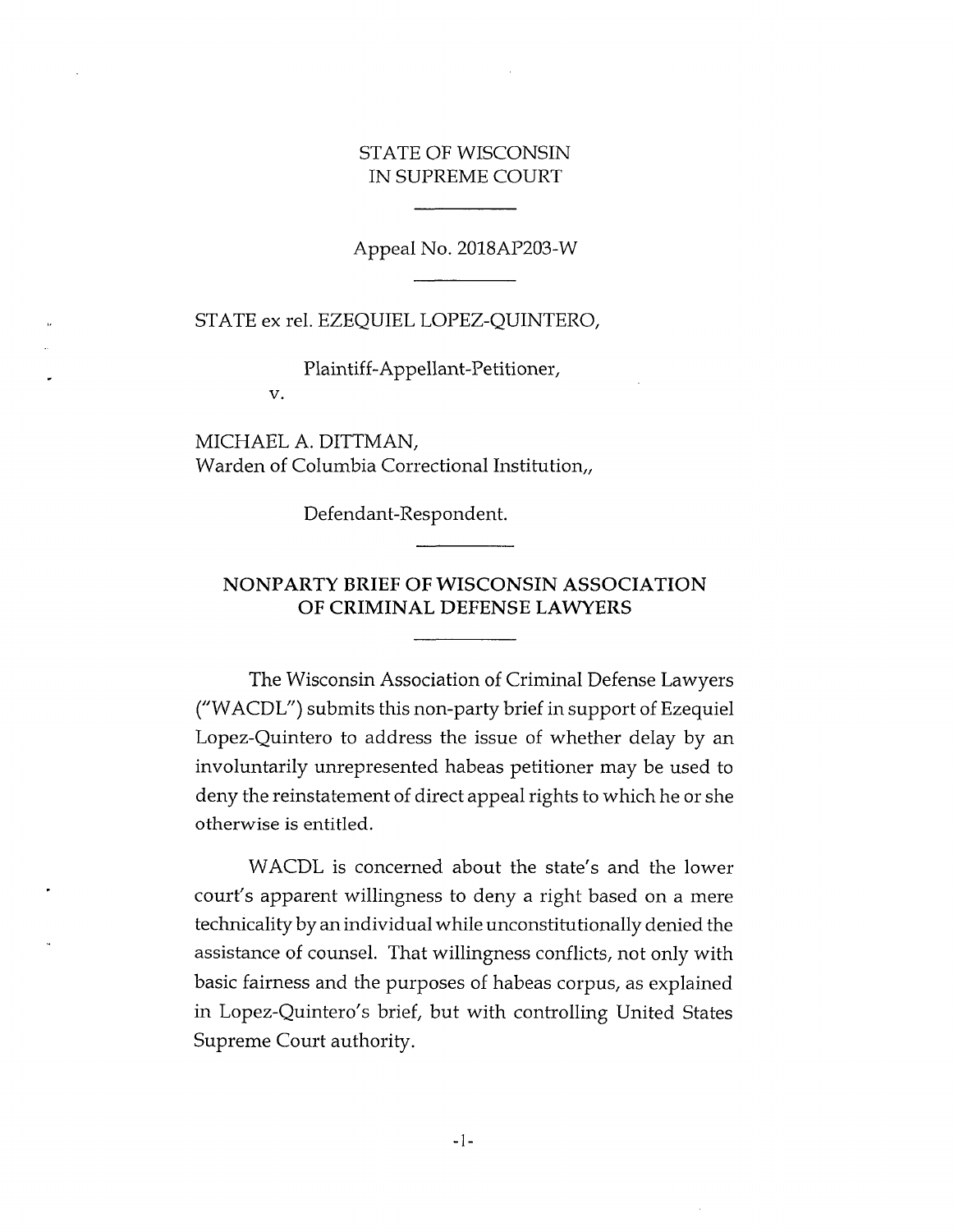#### **ARGUMENT**

# **CONTROLLING AUTHORITY MANDATES THAT, WHEN A DEFENDANT IS INVOLUNTARILY DENIED THE CONSTITUTIONAL RIGHT TO COUNSEL, ANY RESULTING PROCEDURAL DEFAULTS ARE IMPUTED TO THE STATE**

Lopez-Quintero is correct that the Court of Appeals' vague "timeliness" requirement here and in *State ex rel. Smalley v. Morgan,* 211 Wis.2d 795, 565 N.W.2d 805 (Ct. App. 1997), *abrogated on other grounds, State ex rel. Coleman v. McCaughtry,* 2006 WI 49, 290 Wis.2d 352, 714 N.W.2d 900, both undermines the very purpose of habeas relief and conflicts with this Court's analysis of the affirmative defense of laches in *State ex rel. Coleman,* 2006 WI 49. Requiring the state to prove the elements of laches - including resulting prejudice - is meaningless if the court may *sua sponte* dismiss a facially valid habeas petition as "untimely" without such a showing.

The courts and the litigants, however, overlook an even more fundamental defect in *Smalley's* analysis, and in *State ex rel. Coleman's* as well. Specifically, using the alleged procedural defaults of a defendant while that defendant has been unconstitutionally denied the assistance of counsel as grounds for denying the relief he or she otherwise is due conflicts with controlling United States Supreme Court authority.

This Court "must indulge every reasonable presumption against the loss of constitutional rights." *Illinois v. Allen,* 397 U.S. 337, 343 (1970).

A criminal defendant is constitutionally entitled to the effective assistance of counsel on his first appeal as of right in the state courts. *Douglas v. California,* 372 U.S. 353 (1963); *Evitts v. Lucey,* 469 U.S. 387 (1985). The right to counsel is intended to help protect a defendant's rights because he cannot be expected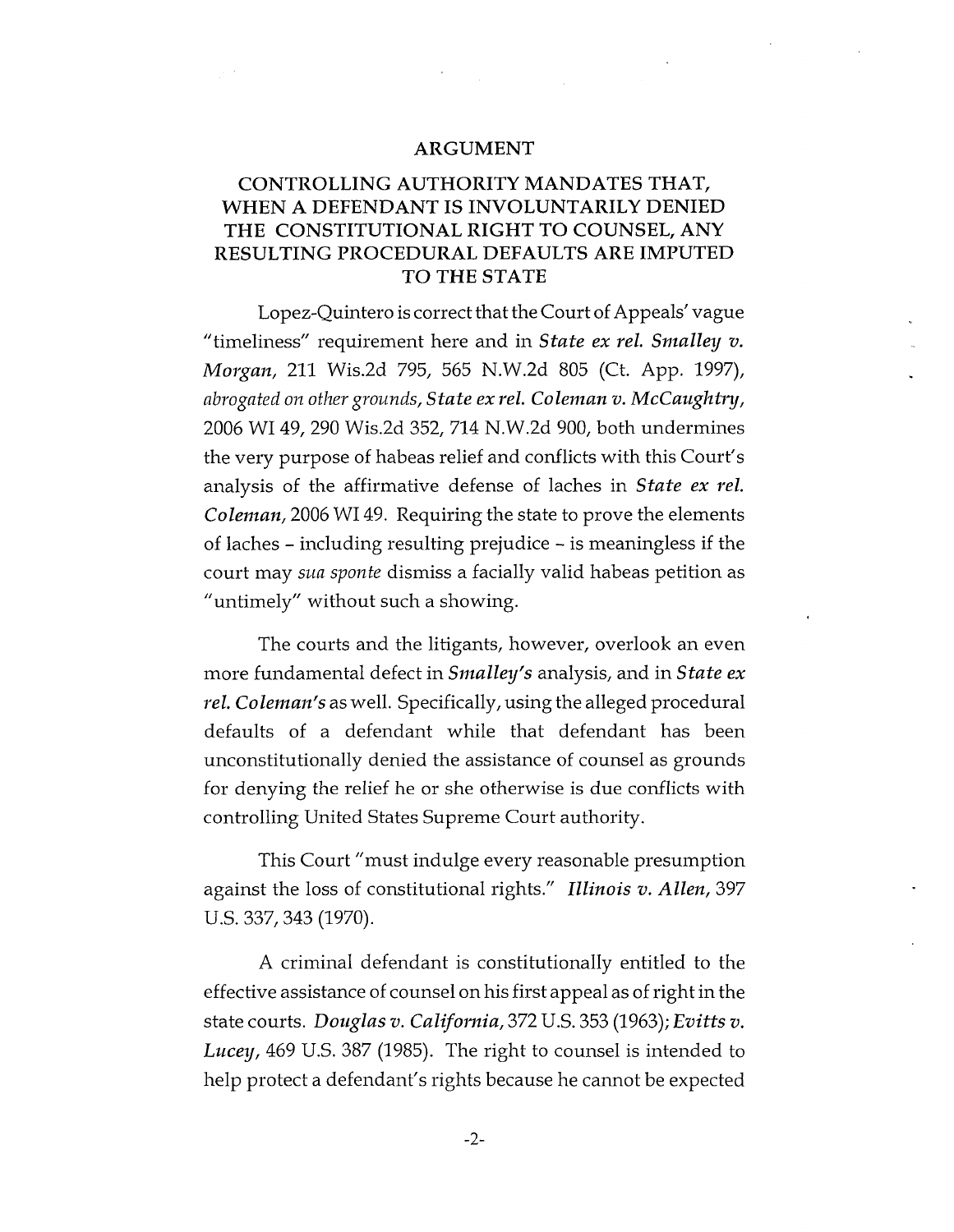to do so himself. *E.g., Evitts,* 469 U.S. at 396 ("An unrepresented appellant - like an unrepresented defendant at trial - is unable to protect the vital interests at stake"). The Supreme Court accordingly has recognized that

the "failure to appoint counsel for an indigent [is] a unique constitutional defect... ris[ing] to the level of <sup>a</sup> jurisdictional defect," which therefore warrants special treatment among alleged constitutional violations.

*Lackawanna County Dist. Attorney v. Coss,* 532 U.S. 394, 404 (2001), quoting *Custis v. United States,* 511 U.S. 485,496 (1994).

While a defendant may waive the right to counsel,*Adams v. United States ex rel. McCann,* 317 U.S. 269, 275 (1942), such waiver must be "intelligent and competent." *California,* 422 U.S. 806,835 (1975). The defendant accordingly must be aware of the dangers and disadvantages of selfrepresentation before choosing to waive the right to counsel. *Id.* Courts indulge every reasonable presumption against waiver of the fundamental right to the assistance of counsel. *Johnson v. Zerbst,* 304 U.S. 458, 465 (1938). Waiver of the right to counsel cannot be assumed or presumed from the failure to assert it. *E.g., Camley v. Cochran,* 369 U.S. 506, 516 (1962). *See also Jones v. Berge,* 246 F.Supp.2d 1045 (E.D. Wis. 2003). *Faretta v.*

Rather, when the right to counsel attaches, as on the direct appeal as of right from a criminal conviction, the state bears the "responsibility to ensure that petitioner was represented by  $\ldots$ counsel." *Coleman v. Thomson,* 501 U.S. 722, 754 (1991). If the state abdicates that responsibility by improperly denying counsel to a defendant or by failing to take the steps necessary to provide a defendantwith counsel, any procedural defaults the *pro se* defendant commits are "'imputed to the State.'" *See id.* (quoting *Murray v. Carrier,* 477 U.S. 478, 488 (1986)).

Under *Coleman v. Thomson,*"[wjhere a petitioner defaults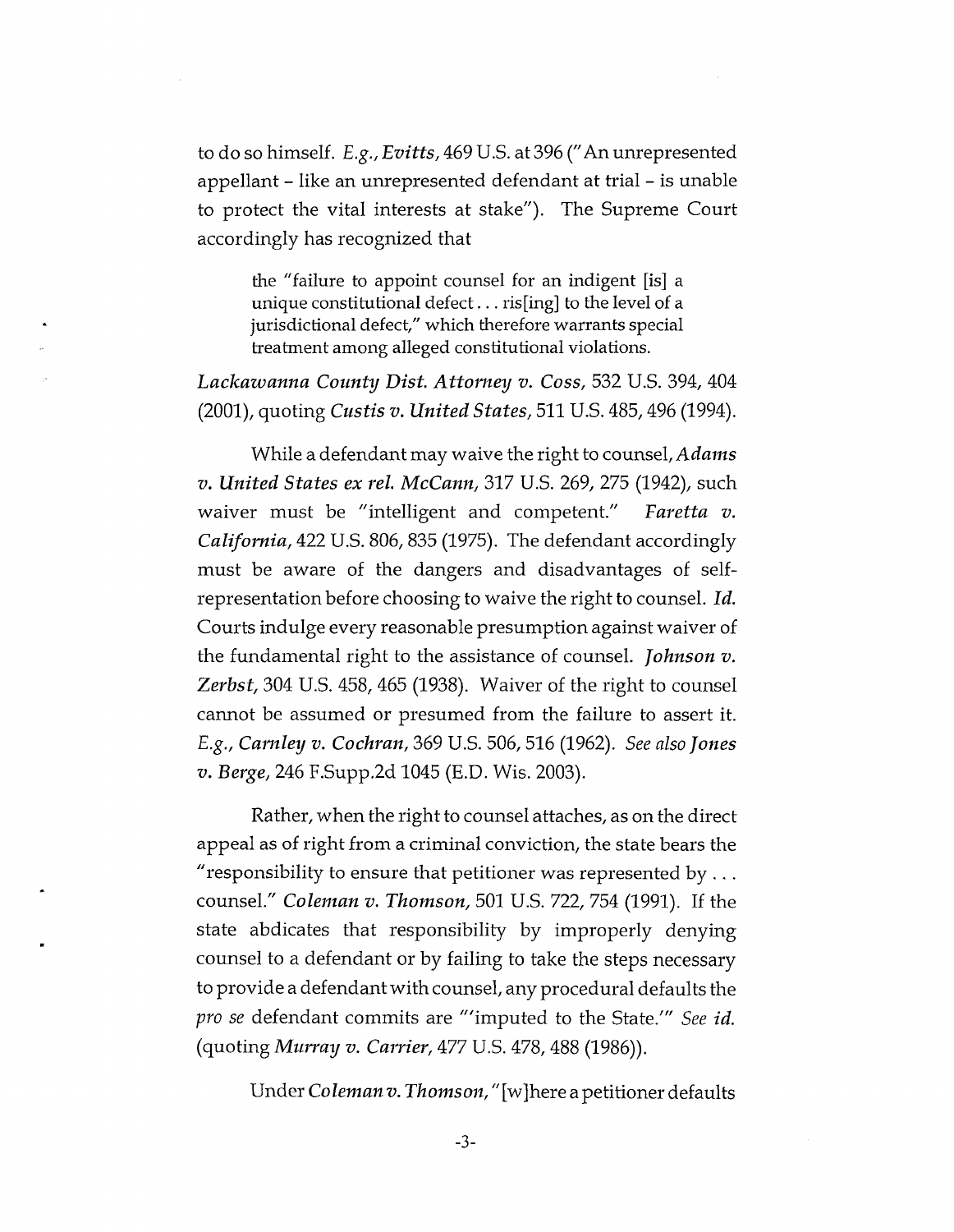a claim as a result of the denial of the right to effective assistance of counsel, the State, which is responsible for the denial as a constitutional matter, must bear the cost of any resulting default and the harm to state interests that [collateral] review entails." 501 U.S. at 754. In other words, the state which is legally responsible for ensuring that the defendant has his right to counsel cannot rationally be permitted to benefit from its own failure to satisfy that obligation when any delay is attributable to that failure.

Finally, actual denial of the assistance of counsel altogether is legally presumed to result in prejudice to the defense and can never be treated as harmless error. *Penson v. Ohio,* 488 U.S. 75, 88 (1988). In other words, counsel's abandonment of a client's appeal is a *per se* violation of the right to counsel. *Roe v. Flores-Ortega,* 528 U.S. 470,483 (2000); *Betts v. Litscher,* 241 F.3d 594, 597 (7th Cir. 2001). "Mere speculation that counsel would not have made a difference is no substitute for actual appellate advocacy." *Penson,* 488 U.S. at 87.

What all of this means, of course, is that any supposed procedural defaults committed by a defendant who has been denied the constitutional right to the assistance of counsel on appeal are imputed to the state, not the involuntarily unrepresented defendant. *Coleman v. Thomson,* 501 U.S. at 754. Thus, a defendant who is unconstitutionally abandoned by counsel on appeal *cannot* constitutionally be denied habeas relief to which he or she otherwise would be entitled on the grounds of delay - whether in the form of laches or or "untimeliness" under *Smalley.* Because the delay resulting from the abandonment constitutionally is imputed to the state rather than the defendant, neither the "unreasonable delay" nor the "resulting prejudice" elements of*Smalley's* "timeliness" analysis or the laches standard are legally attributable to the defendant.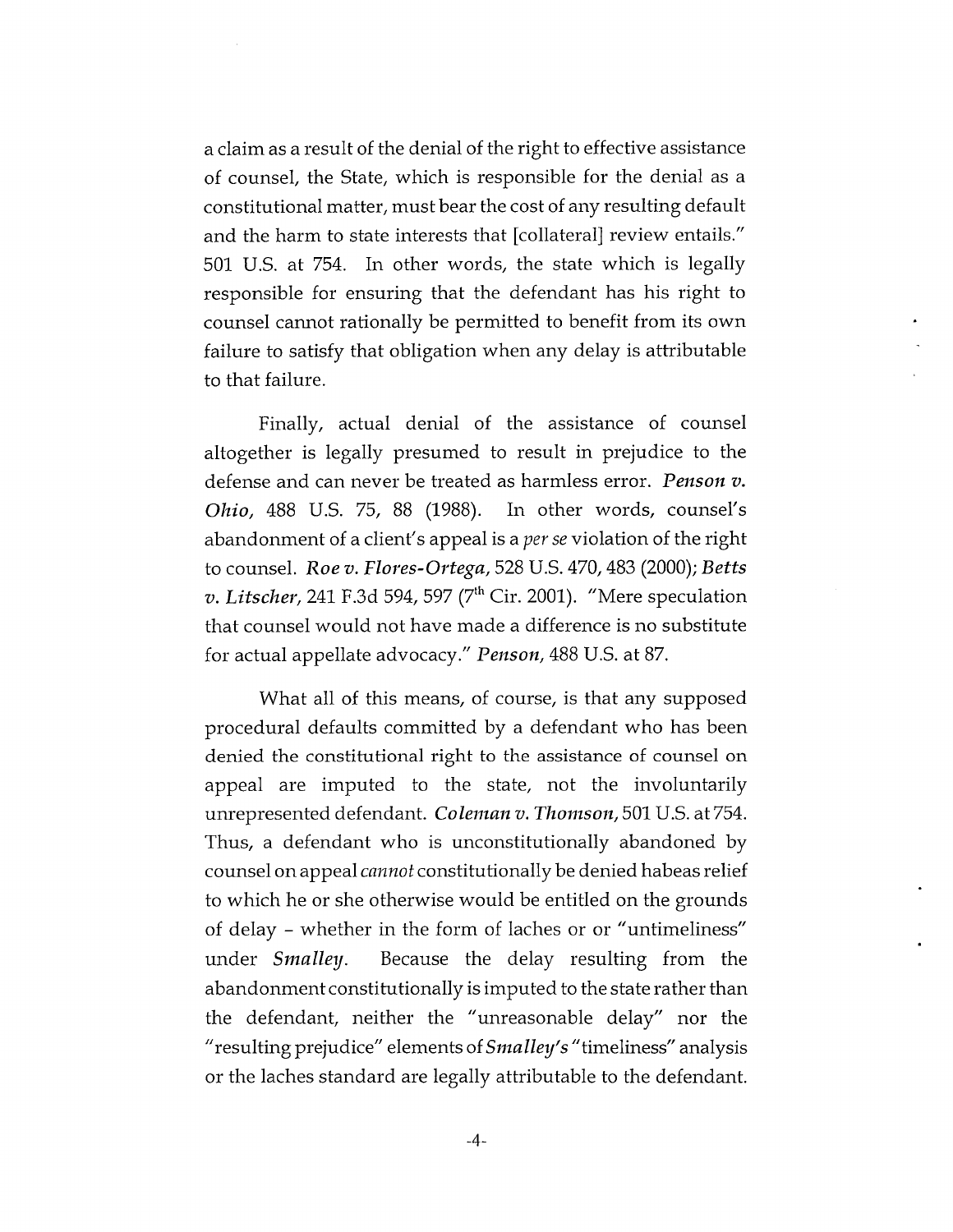*Coleman v. Thomson,* 501 U.S. at 754 (state must bear cost of default and resulting harm).

This Court's recognition that neither habeas remedies nor laches are available "'to one whose own inaction results in the harm," *State ex rel. Coleman,* 2006 WI 49, 125 (citation omitted), does not change the analysis. It is the *state's* inaction in failing to ensure that Lopez-Quintero was represented by counsel on appeal that caused the delay. *Coleman v. Thomson, supra.* As importantly, the delay is part of the harm to Lopez-Quintero caused by the unconstitutional abandonment of counsel. *See, e.g., Betts, supra.*

Assuming the factual allegations of his petition are accurate, Lopez-Quintero was constitutionally entitled to the assistance of counsel in initiating and pursuing his appeal. *Roe, supra,* and his procedural missteps while involuntarily unrepresented by counsel in his efforts to enforce that right therefore cannot constitutionally be held against him. *Betts* is directly on point:

Betts was constitutionally entitled to the assistance of counsel on direct appeal, but the state of Wisconsin gave him the runaround. It allowed counsel to withdraw unilaterally, then used the ensuing procedural shortcomings to block all avenues of relief. Yet one principal reason why defendants are entitled to counsel on direct appeal is so that they will not make the kind of procedural errors that unrepresented defendants tend to commit. *The Constitution does not permit a state to ensnare an unrepresented defendant in his own errors and thus foreclose access to counsel.*

241 F.3d at 598 (emphasis added).

 $\sim$ 

Where a defendant is denied the constitutional right to the assistance of counsel, controlling United States Supreme Court authority thus bars using that defendant's procedural defaults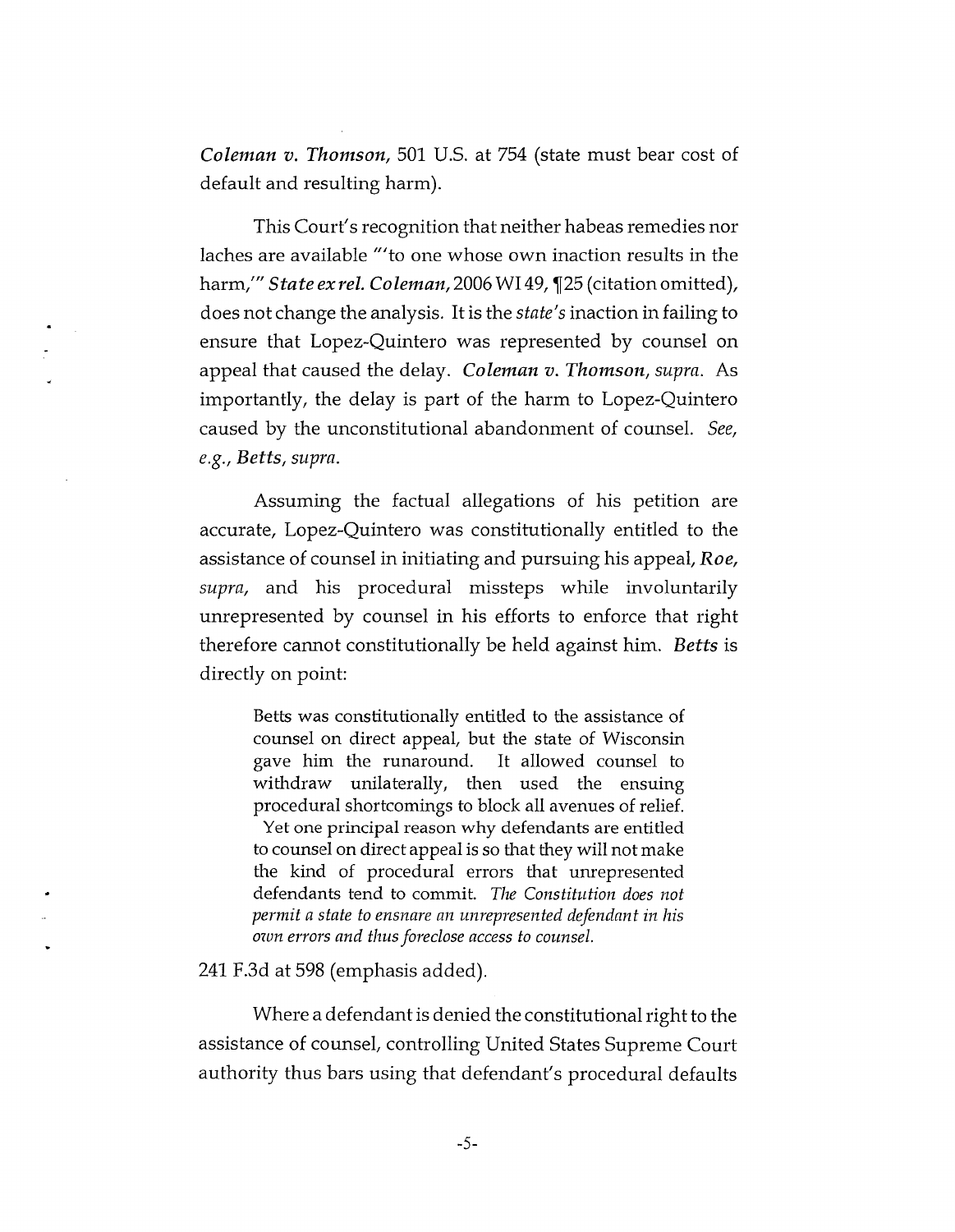to deny the relief he or she is otherwise entitled. This Court accordingly should overrule that portion of *Smalley* which uses "timeliness" to deny relief to those left unrepresented by counsel due to the unconstitutional abandonment by post-conviction or appellate counsel. The Court likewise should clarify that the equitable defense of laches *cannot* constitutionally be applied to deny reinstatement of direct appeal rights based on delays by those involuntarily unrepresented after being unconstitutionally abandoned by counsel on direct appeal.

Because this case only addresses a claim that Lopez-Quintero was unconstitutionally abandoned by his attorneys for purposes of his direct appeal, WACDL addresses only the constitutional implications of that particular claim on either the timeliness of a habeas petition or the application of laches.<sup>1</sup> Different considerations may or may not apply where the claim is not abandonment by counsel but ineffectiveness in how counsel handled the appeal. *Cf. Smith v. Robbins,* 528 U.S. 259 (2000) (distinguishing unconstitutional abandonment or denial of counsel, which is *per se* prejudicial, from ineffectiveness of counsel, which requires showing of resulting prejudice).

WACDL likewise does not argue here that the mere fact that a defendant may have been abandoned or involuntarily unrepresented in the process of preparing or pursuing the habeas petition requires the same result. Unlike for purposes of the direct appeal, there is no constitutional right to counsel on subsequent post-conviction proceedings. *E.g., Coleman v. Thompson,* 501 U.S. at 752 (citations omitted); *but cf. Holland v. Florida.,* 560 U.S. 631 (2010) (statute of limitations for federal

<sup>1</sup> Of course, the same analysis applies regardless of whether counsel abandons an ongoing appeal or effectively abandons the client by failing to perfect an appeal. In either case, the defendant is denied the right to a direct appeal with die assistance of counsel. *See Roe v. Flores-Ortega, supra.*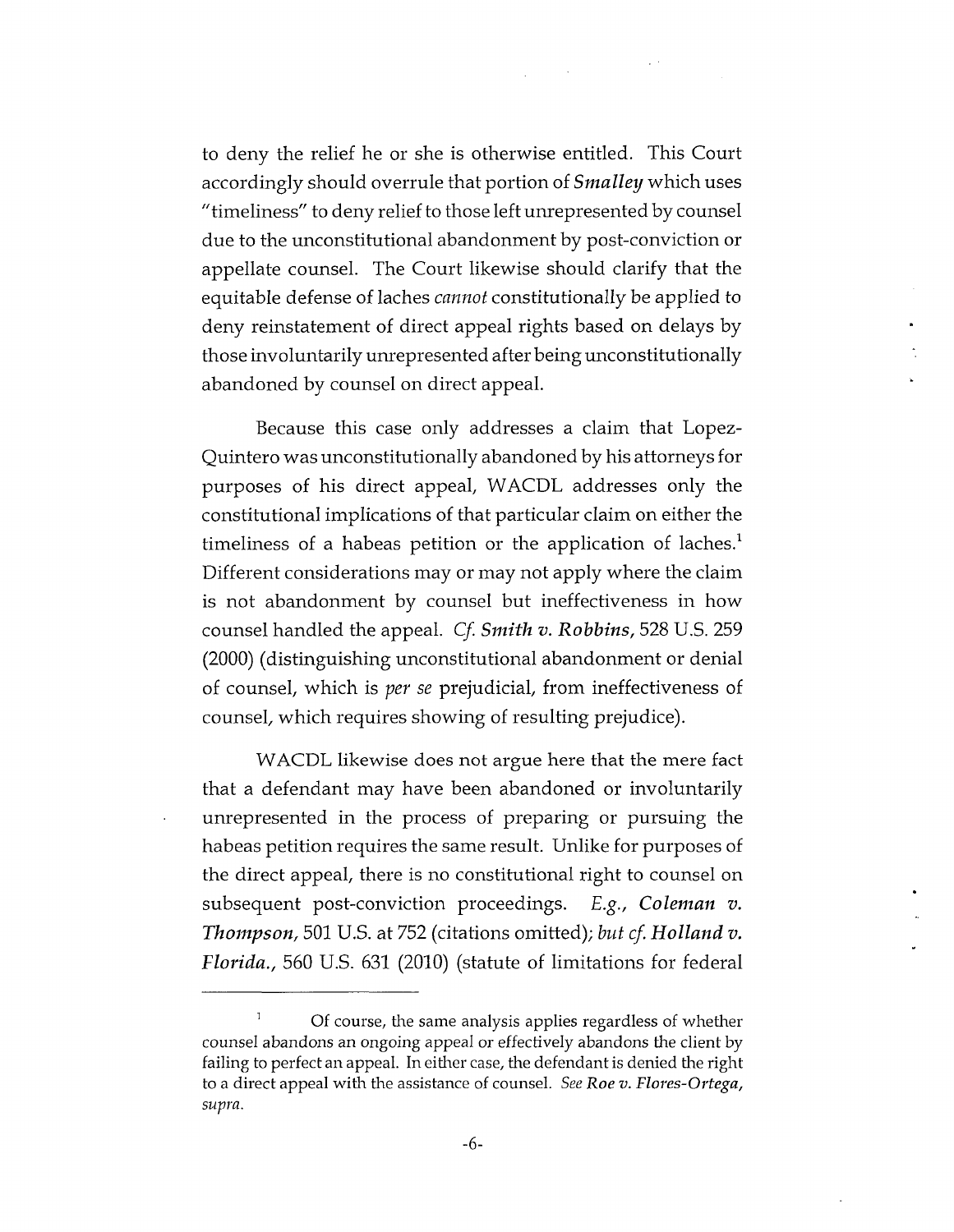habeas subject to equitable tolling based on failures of habeas counsel).

### **CONCLUSION**

WACDL therefore asks that the Court reject the state's and the lower court's unjustified restrictions on habeas relief, overrule the suggestion in *Smalley* that delay alone is sufficient to deny habeas relief, and clarify, consistent with the Supreme Court's holdings in *Muir ay, supra,* and *Coleman v. Thomson, supra,* that any delay or other procedural missteps committed by a defendant while unconstitutionally denied the assistance of counsel cannot constitutionally be held against him or her.

Dated at Milwaukee, Wisconsin, September 12, 2018.

Respectfully submitted.

WISCONSIN ASSOCIATION OF CRIMINAL DEFENSE LAWYERS, Amicus Curiae

HENAK LAW OFFICE, S.C. **/\*** *K*

Robert R. Henak State Bar No. 1016803

P.O. ADDRESS: 316 N. Milwaukee St., #535 Milwaukee, Wisconsin 53202 (414) 283-9300 [henaklaw@sbcglobal.net](mailto:henaklaw@sbcglobal.net)